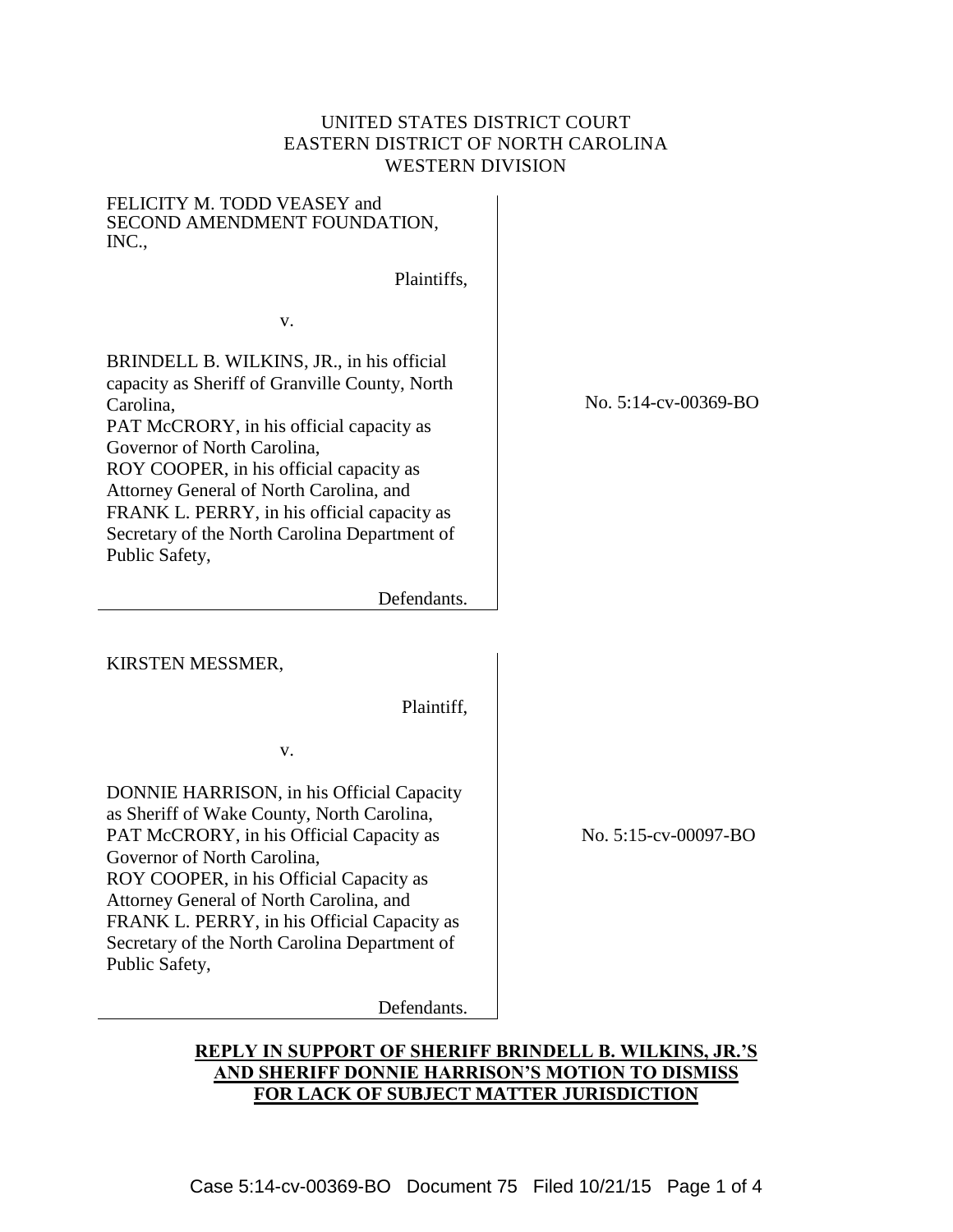#### **ARGUMENT**

### **PLAINTIFFS CONCEDE THAT THESE CASES SHOULD BE DISMISSED ON THE MERITS AS MOOT, LEAVING ONLY THE ISSUE OF ATTORNEYS' FEES TO BE DECIDED.**

Plaintiffs concede that these cases are moot. Their response to the Sheriffs' motion to dismiss concedes there are no "substantive issues" that "remain to be decided in this case as a result of the "mootness caused by a change in a statute." [No. 5:14-cv-00369, DE 66 at 1-2; No. 5:15-cv-00097, DE 45 at 1-2].

Before the Sheriffs' motion to dismiss for lack of subject matter jurisdiction was fully briefed, however, Plaintiffs filed motions for attorneys' fees. Their motions are premature. Motions for attorneys' fees should be filed "*after* the entry of judgment." Fed. R. Civ. P.  $54(d)(2)(B)(i)$  (emphasis added). This is especially true here because a final judgment on the merits is a prerequisite to an award of attorney's fees under 42 U.S.C. § 1988. *Buckhannon Bd. & Care Home v. W. Va. Dep't of Health & Human Res.*, 532 U.S. 598, 604 (2001).

Regardless, it appears all parties agree that the cases should be dismissed on the merits as moot, leaving only the issue of attorneys' fees to be decided. The Sheriffs respectfully request that the Court proceed accordingly.

#### **CONCLUSION**

For the foregoing reasons, Defendants Brindell B. Wilkins, Jr. and Donnie Harrison respectfully request that the Court dismiss the above-captioned actions as moot, leaving only the issue of attorneys' fees to be decided.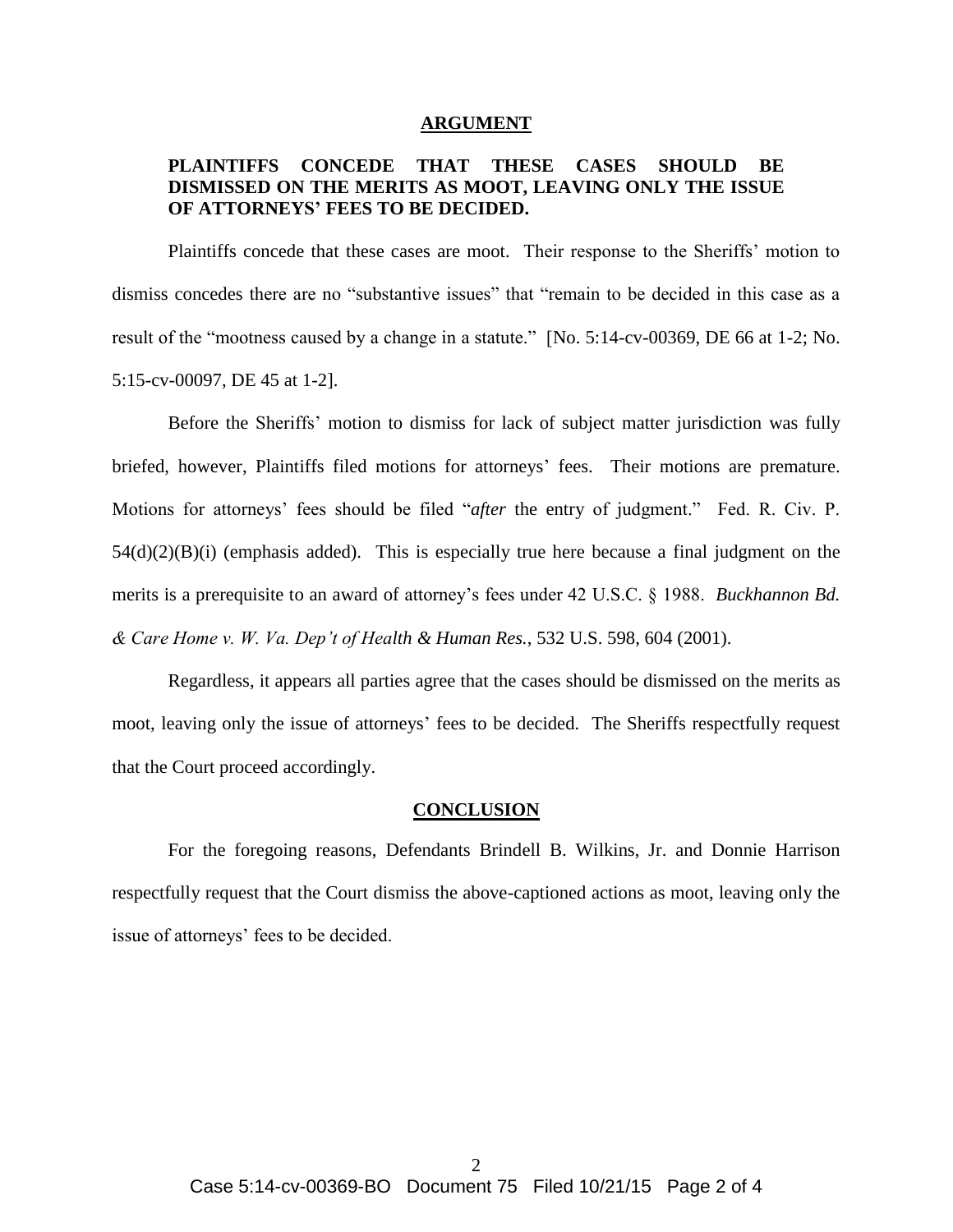Respectfully submitted the 21st day of October, 2015.

### **POYNER SPRUILL LLP**

By: s/ Andrew H. Erteschik Andrew H. Erteschik N.C. State Bar No. 35269 aerteschik@poynerspruill.com P.O. Box 1801 Raleigh, NC 27602-1801 Telephone: 919.783.2895 Facsimile: 919.783.1075

> **COUNSEL FOR SHERIFF BRINDELL B. WILKINS, JR. AND SHERIFF DONNIE HARRISON**